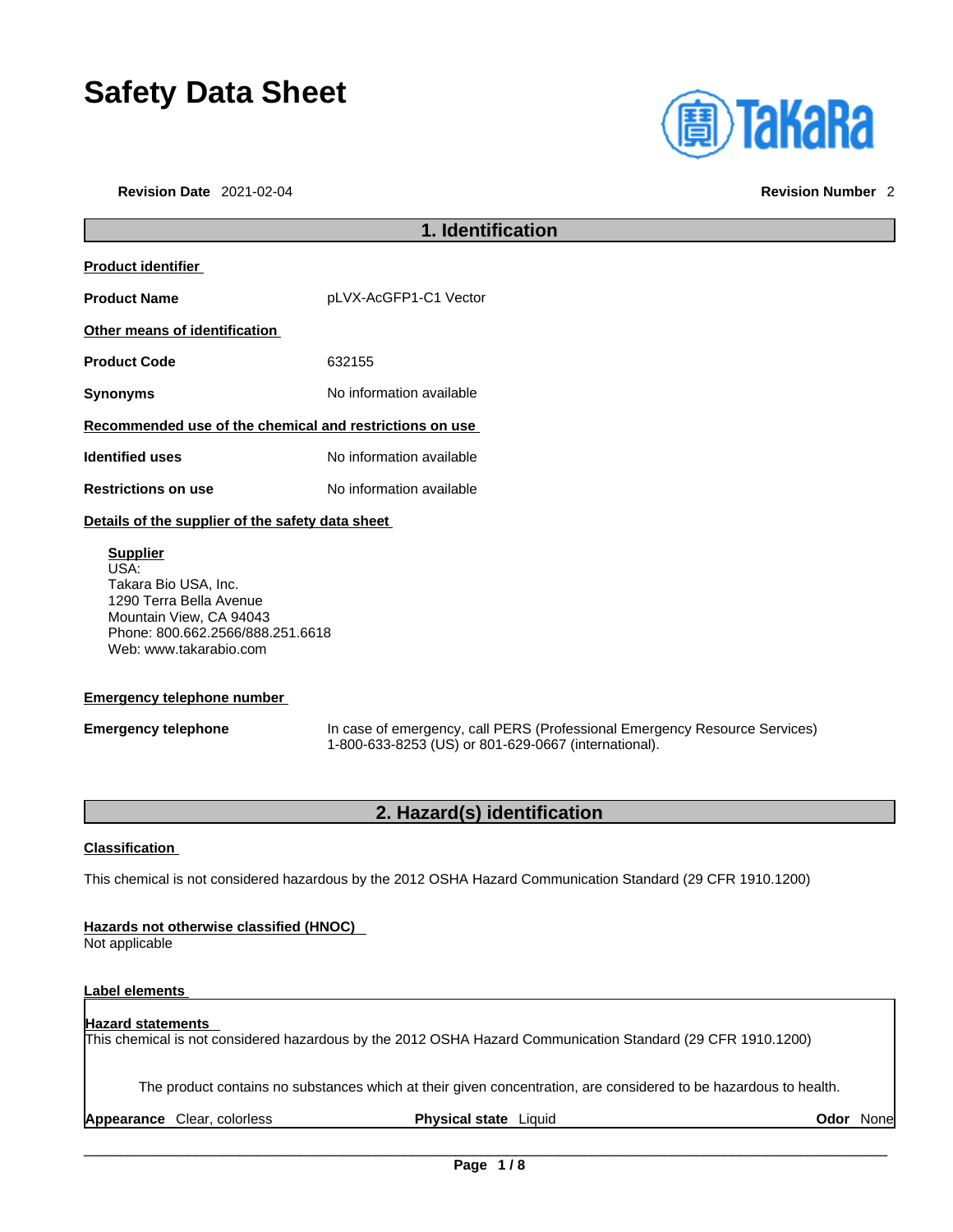#### **Other information**

No information available.

## **3. Composition/information on ingredients**

### **Substance**

| name<br>Tiltidi                                                           | <b>NC</b>                   | Weight-%        | secret<br>้ลด |
|---------------------------------------------------------------------------|-----------------------------|-----------------|---------------|
| $\sim$<br>$\cdots$<br>וח<br>.<br>… VX-Ac⊆"<br>nL<br>ASIVIIL<br>……∽⊢⊷<br>◡ | SMID<br>ົ\ດ<br>$\sim$<br>וכ | n o<br>10<br>υc |               |

| <b>Description of first aid measures</b><br><b>Inhalation</b><br>Eye contact<br><b>Skin contact</b> | Remove to fresh air.<br>Rinse thoroughly with plenty of water for at least 15 minutes, lifting lower and upper eyelids.<br>Consult a physician. |
|-----------------------------------------------------------------------------------------------------|-------------------------------------------------------------------------------------------------------------------------------------------------|
|                                                                                                     |                                                                                                                                                 |
|                                                                                                     |                                                                                                                                                 |
|                                                                                                     |                                                                                                                                                 |
|                                                                                                     | Wash skin with soap and water.                                                                                                                  |
| Ingestion                                                                                           | Clean mouth with water and drink afterwards plenty of water.                                                                                    |
| Most important symptoms and effects, both acute and delayed                                         |                                                                                                                                                 |
| <b>Symptoms</b>                                                                                     | No information available.                                                                                                                       |
|                                                                                                     | Indication of any immediate medical attention and special treatment needed                                                                      |
| <b>Note to physicians</b>                                                                           | Treat symptomatically.                                                                                                                          |
|                                                                                                     | 5. Fire-fighting measures                                                                                                                       |
| <b>Suitable Extinguishing Media</b>                                                                 | Use extinguishing measures that are appropriate to local circumstances and the<br>surrounding environment.                                      |
| <b>Large Fire</b>                                                                                   | CAUTION: Use of water spray when fighting fire may be inefficient.                                                                              |
| Unsuitable extinguishing media                                                                      | Do not scatter spilled material with high pressure water streams.                                                                               |
| Specific hazards arising from the<br>chemical                                                       | No information available.                                                                                                                       |
| <b>Explosion Data</b><br>Sensitivity to mechanical impact None.                                     |                                                                                                                                                 |
| Sensitivity to static discharge                                                                     | None.                                                                                                                                           |
| Special protective equipment for<br>fire-fighters                                                   | Firefighters should wear self-contained breathing apparatus and full firefighting turnout<br>gear. Use personal protection equipment.           |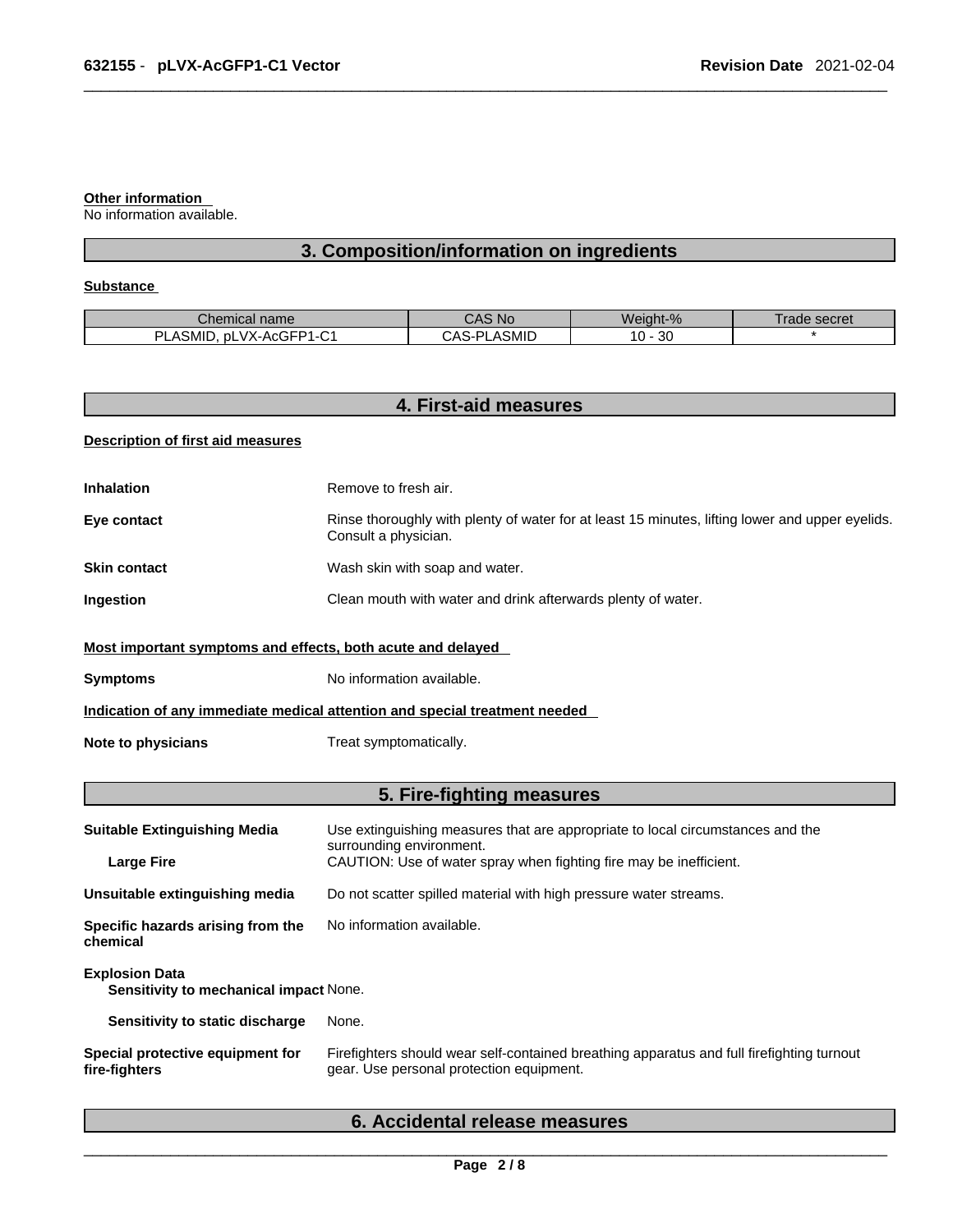### **Personal precautions, protective equipment and emergency procedures**

**Personal precautions** Ensure adequate ventilation.

|                                | Methods and material for containment and cleaning up  |  |  |
|--------------------------------|-------------------------------------------------------|--|--|
| <b>Methods for containment</b> | Prevent further leakage or spillage if safe to do so. |  |  |
| Methods for cleaning up        | Pick up and transfer to properly labeled containers.  |  |  |

### **7. Handling and storage**

**Precautions for safe handling**

**Advice on safe handling** Handle in accordance with good industrial hygiene and safety practice.

### **Conditions for safe storage, including any incompatibilities**

**Storage Conditions** Keep container tightly closed in a dry and well-ventilated place.

### **8. Exposure controls/personal protection**

### **Control parameters**

| <b>Appropriate engineering controls</b>                               |                                                                                                                                                                             |  |
|-----------------------------------------------------------------------|-----------------------------------------------------------------------------------------------------------------------------------------------------------------------------|--|
| <b>Engineering controls</b>                                           | Showers<br>Eyewash stations<br>Ventilation systems.                                                                                                                         |  |
| Individual protection measures, such as personal protective equipment |                                                                                                                                                                             |  |
| <b>Eye/face protection</b>                                            | No special protective equipment required.                                                                                                                                   |  |
|                                                                       |                                                                                                                                                                             |  |
| Skin and body protection                                              | No special protective equipment required.                                                                                                                                   |  |
| <b>Respiratory protection</b>                                         | No protective equipment is needed under normal use conditions. If exposure limits are<br>exceeded or irritation is experienced, ventilation and evacuation may be required. |  |
| General hygiene considerations                                        | Handle in accordance with good industrial hygiene and safety practice.                                                                                                      |  |

### **9. Physical and chemical properties**

| Information on basic physical and chemical properties |                          |  |
|-------------------------------------------------------|--------------------------|--|
| <b>Physical state</b>                                 | Liauid                   |  |
| Appearance                                            | Clear, colorless         |  |
| Color                                                 | Clear                    |  |
| Odor                                                  | <b>None</b>              |  |
| <b>Odor Threshold</b>                                 | No information available |  |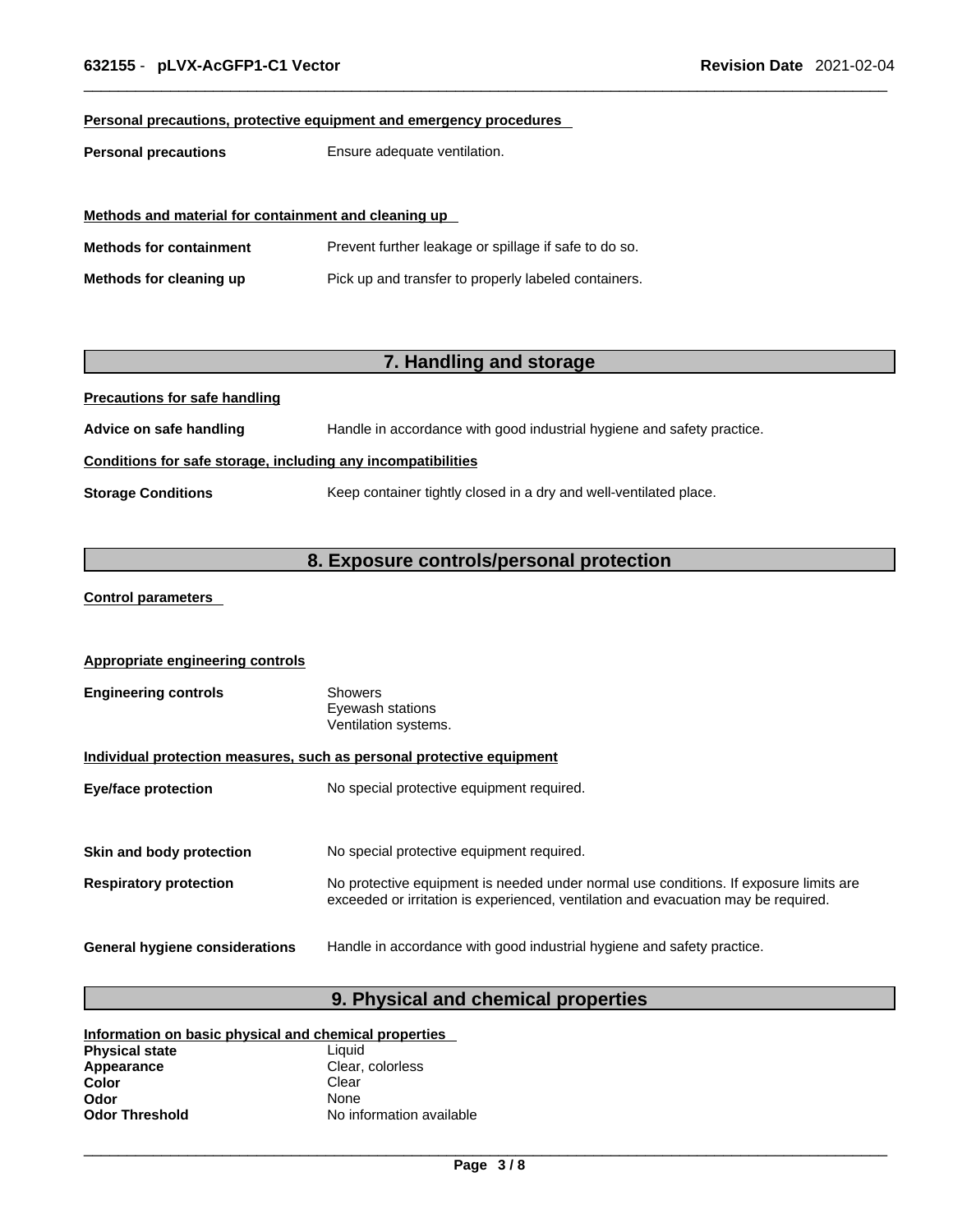| <b>Property</b>                  | Values                   | Remarks • Method |
|----------------------------------|--------------------------|------------------|
| pH                               |                          | None known       |
| Melting point / freezing point   | No data available        | None known       |
| Boiling point/boiling range (°C) | No data available        | None known       |
| <b>Flash point</b>               | No data available        | Open cup         |
| <b>Evaporation Rate</b>          | no data available        | None known       |
| Flammability (solid, gas)        | no data available        | None known       |
| <b>Flammability Limit in Air</b> |                          | None known       |
| <b>Upper flammability limit:</b> | No data available        |                  |
| Lower flammability limit:        | No data available        |                  |
| Vapor pressure                   | no data available        | None known       |
| Vapor density                    | No data available        | None known       |
| <b>Relative density</b>          |                          | None known       |
| <b>Water solubility</b>          | No data available        | None known       |
| Solubility in other solvents     | no data available        | None known       |
| <b>Partition coefficient</b>     | no data available        | None known       |
| <b>Autoignition temperature</b>  | No data available        | None known       |
| <b>Decomposition temperature</b> |                          | None known       |
| <b>Kinematic viscosity</b>       | No data available        | None known       |
| <b>Dynamic Viscosity</b>         | no data available        | None known       |
| <b>Other information</b>         |                          |                  |
| <b>Explosive properties</b>      | No information available |                  |
| <b>Oxidizing properties</b>      | No information available |                  |
| <b>Softening point</b>           | No information available |                  |
| <b>Molecular Weight</b>          | No information available |                  |
| <b>VOC Content (%)</b>           | No information available |                  |
| <b>Liquid Density</b>            | No information available |                  |
| <b>Bulk Density</b>              | No information available |                  |
| 10. Stability and reactivity     |                          |                  |

| No information available. |
|---------------------------|
|                           |

| <b>Chemical stability</b>                                               | Stable under normal conditions.           |
|-------------------------------------------------------------------------|-------------------------------------------|
| <b>Possibility of hazardous reactions</b> None under normal processing. |                                           |
| <b>Conditions to Avoid</b>                                              | None known based on information supplied. |
| Incompatible materials                                                  | None known based on information supplied. |
|                                                                         |                                           |

**Hazardous decomposition products** None known based on information supplied.

## **11. Toxicological information**

### **Information on likely routes of exposure**

**Reactivity** 

| Symptoms                                                                     | No information available.                                         |
|------------------------------------------------------------------------------|-------------------------------------------------------------------|
| Symptoms related to the physical, chemical and toxicological characteristics |                                                                   |
| Ingestion                                                                    | Specific test data for the substance or mixture is not available. |
| <b>Skin contact</b>                                                          | Specific test data for the substance or mixture is not available. |
| Eye contact                                                                  | Specific test data for the substance or mixture is not available. |
| <b>Inhalation</b>                                                            | Specific test data for the substance or mixture is not available. |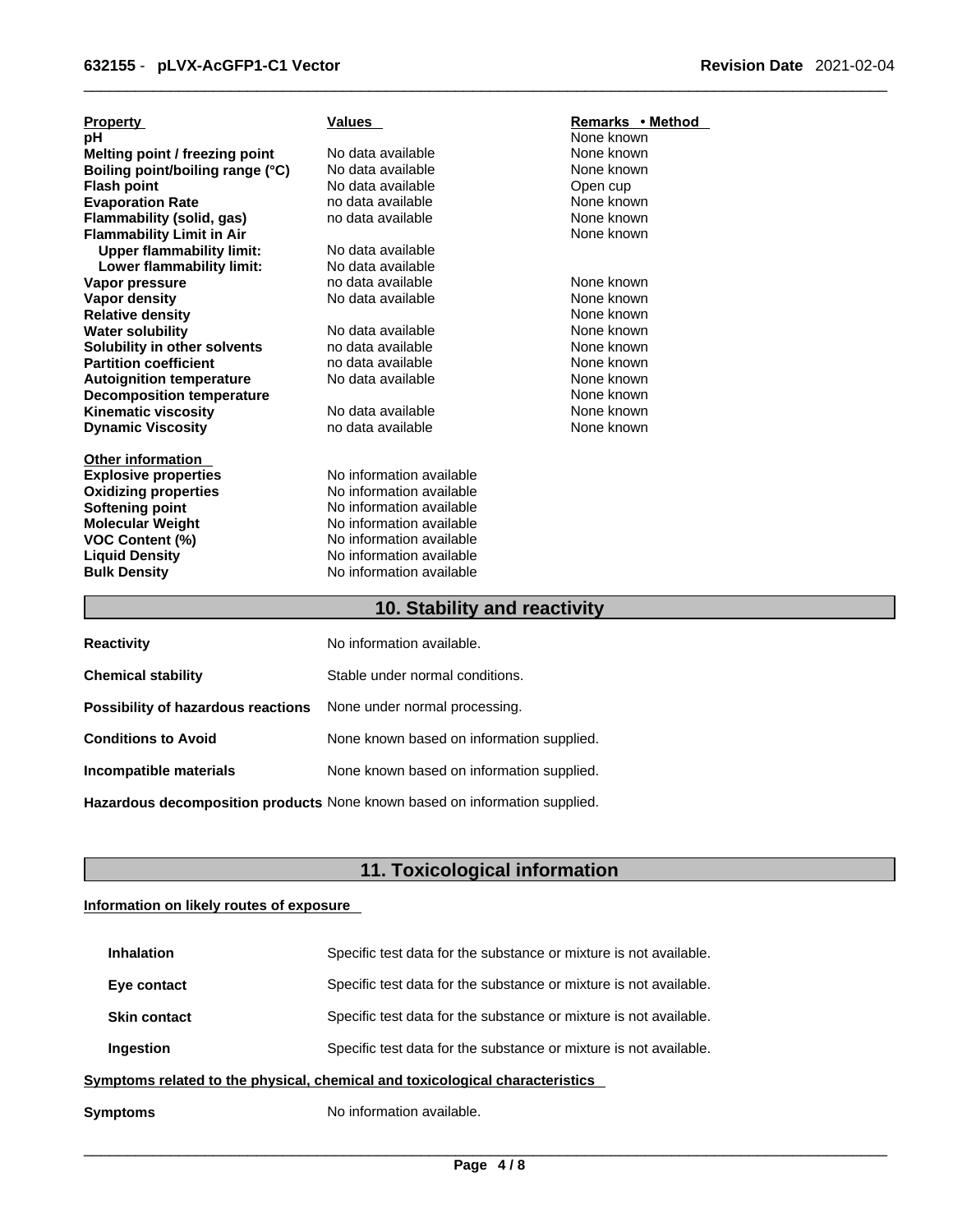### **Acute toxicity**

**Numerical measures of toxicity** No information available

|                                   | Delayed and immediate effects as well as chronic effects from short and long-term exposure |
|-----------------------------------|--------------------------------------------------------------------------------------------|
| <b>Skin corrosion/irritation</b>  | No information available.                                                                  |
| Serious eye damage/eye irritation | No information available.                                                                  |
| Respiratory or skin sensitization | No information available.                                                                  |
| <b>Germ cell mutagenicity</b>     | No information available.                                                                  |
| Carcinogenicity                   | No information available.                                                                  |
| <b>Reproductive toxicity</b>      | No information available.                                                                  |
| <b>STOT - single exposure</b>     | No information available.                                                                  |
| <b>STOT - repeated exposure</b>   | No information available.                                                                  |
| <b>Aspiration hazard</b>          | No information available.                                                                  |
| Other adverse effects             | No information available.                                                                  |
| Interactive effects               | No information available.                                                                  |
|                                   |                                                                                            |

## **12. Ecological information**

| <b>Ecotoxicity</b>                   | The environmental impact of this product has not been fully investigated. |
|--------------------------------------|---------------------------------------------------------------------------|
| <b>Persistence and degradability</b> | No information available.                                                 |
| <b>Bioaccumulation</b>               | There is no data for this product.                                        |
| Other adverse effects                | No information available.                                                 |

## **13. Disposal considerations**

### **Waste treatment methods**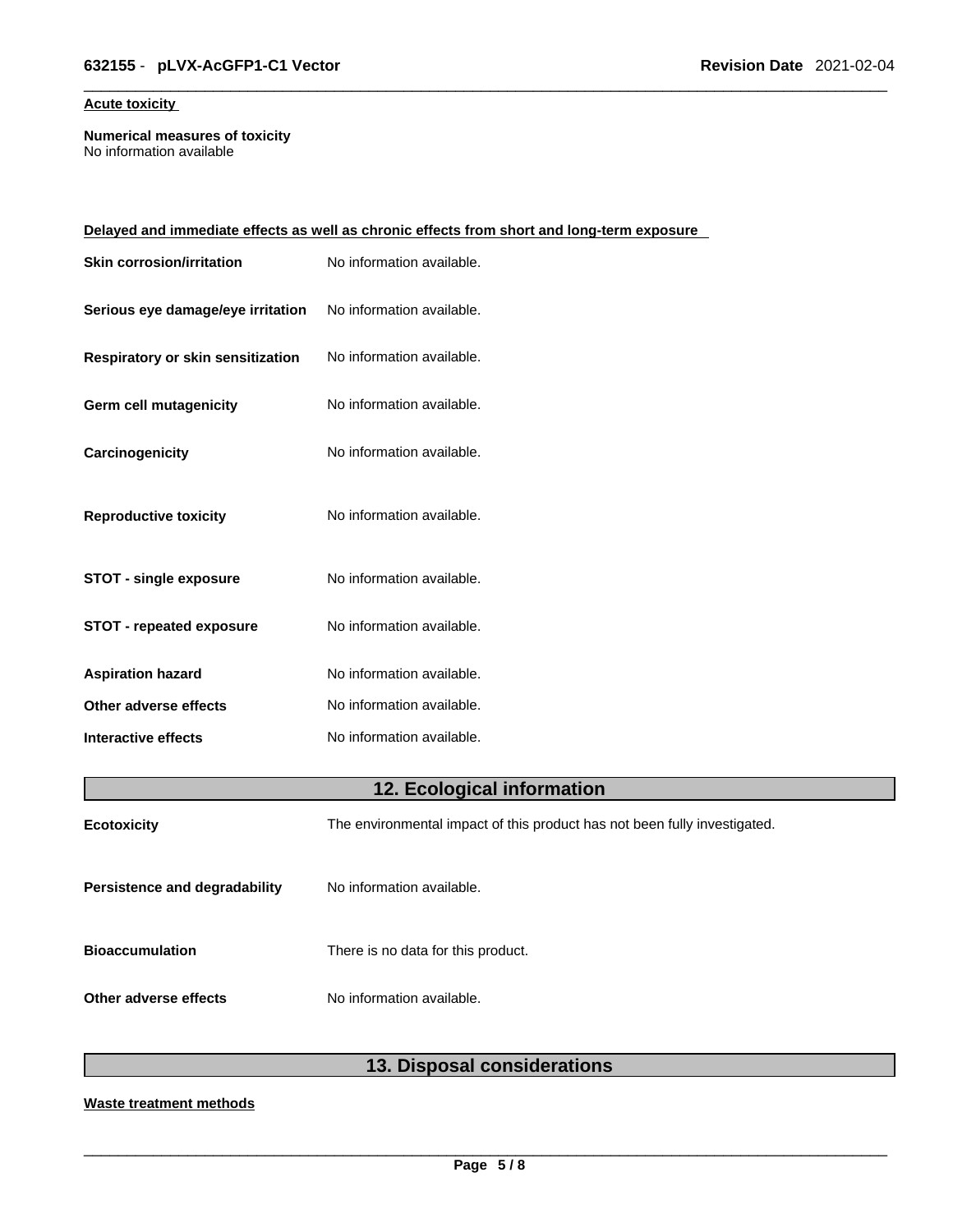| Waste from residues/unused    | Dispose of in accordance with local regulations. Dispose of waste in accordance with |
|-------------------------------|--------------------------------------------------------------------------------------|
| products                      | environmental legislation.                                                           |
| <b>Contaminated packaging</b> | Do not reuse empty containers.                                                       |

**14. Transport information** 

| DOT         | Not regulated |
|-------------|---------------|
| <b>TDG</b>  | Not regulated |
| <b>MEX</b>  | Not regulated |
| ICAO (air)  | Not regulated |
| <b>IATA</b> | Not regulated |
| <b>IMDG</b> | Not regulated |
| <b>RID</b>  | Not regulated |
| <b>ADR</b>  | Not regulated |
| ADN         | Not regulated |
|             |               |

### **15. Regulatory information**

### **International Inventories**

```
TSCA -.
```
\*Contact supplier for details. One or more substances in this product are either not listed on the US TSCA inventory, listed on the confidential US TSCA inventory or are otherwise exempted from inventory listing requirements

| <b>DSL/NDSL</b>      |   |
|----------------------|---|
| <b>EINECS/ELINCS</b> |   |
| <b>ENCS</b>          |   |
| <b>IECSC</b>         | ٠ |
| KECL                 |   |
| <b>PICCS</b>         |   |
| <b>AICS</b>          |   |
|                      |   |

 **Legend:** 

 **TSCA** - United States Toxic Substances Control Act Section 8(b) Inventory

 **DSL/NDSL** - Canadian Domestic Substances List/Non-Domestic Substances List

 **EINECS/ELINCS** - European Inventory of Existing Chemical Substances/European List of Notified Chemical Substances

 **ENCS** - Japan Existing and New Chemical Substances

 **IECSC** - China Inventory of Existing Chemical Substances

 **KECL** - Korean Existing and Evaluated Chemical Substances

 **PICCS** - Philippines Inventory of Chemicals and Chemical Substances

 **AICS** - Australian Inventory of Chemical Substances

### **US Federal Regulations**

### **SARA 313**

Section 313 of Title III of the Superfund Amendments and Reauthorization Act of 1986 (SARA). This product does not contain any chemicals which are subject to the reporting requirements of the Act and Title 40 of the Code of Federal Regulations, Part 372.

### **SARA 311/312 Hazard Categories**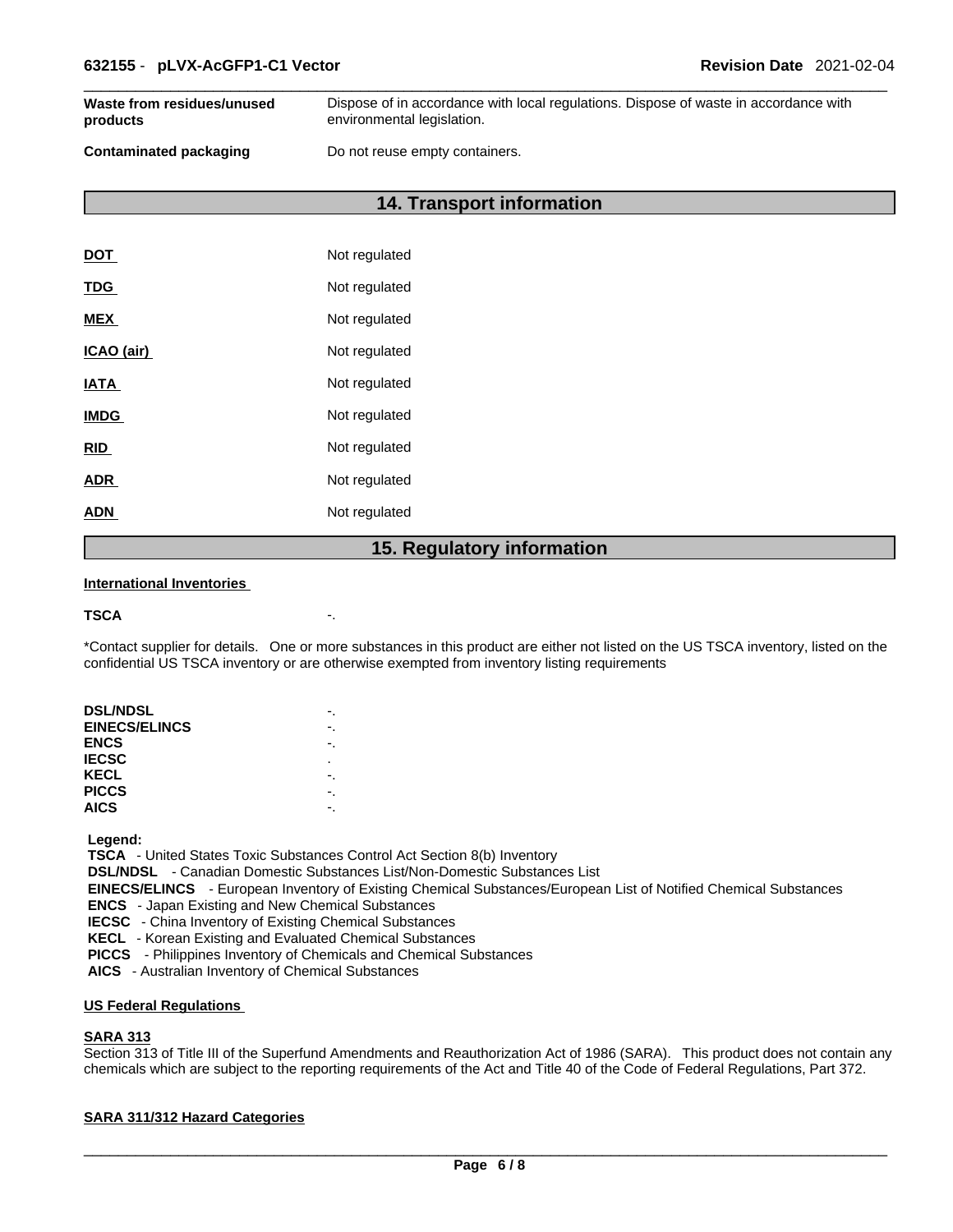Should this product meet EPCRA 311/312 Tier reporting criteria at 40 CFR 370, refer to Section 2 of this SDS for appropriate classifications.

### **CWA (Clean WaterAct)**

This product does not contain any substances regulated as pollutants pursuant to the Clean Water Act (40 CFR 122.21 and 40 CFR 122.42).

### **CERCLA**

This material, as supplied, does not contain any substances regulated as hazardous substances under the Comprehensive Environmental Response Compensation and Liability Act (CERCLA) (40 CFR 302) or the Superfund Amendments and Reauthorization Act (SARA) (40 CFR 355). There may be specific reporting requirements at the local, regional, or state level pertaining to releases of this material.

### **US State Regulations**

### **California Proposition 65**

This product does not contain any Proposition 65 chemicals.

### **U.S. State Right-to-Know Regulations**

This product does not contain any substances regulated under applicable state right-to-know regulations

### **U.S. EPA Label Information**

### **EPA Pesticide Registration Number** Not applicable

|                            |                                                                                                     | 16. Other information                   |             |                                     |                   |                       |  |
|----------------------------|-----------------------------------------------------------------------------------------------------|-----------------------------------------|-------------|-------------------------------------|-------------------|-----------------------|--|
| <b>NFPA</b><br><b>HMIS</b> | Health hazards 0<br>Health hazards 0                                                                | <b>Flammability 0</b><br>Flammability 0 |             | Instability 0<br>Physical hazards 0 | Special hazards - | Personal protection X |  |
|                            | Key or legend to abbreviations and acronyms used in the safety data sheet                           |                                         |             |                                     |                   |                       |  |
|                            | Legend Section 8: EXPOSURE CONTROLS/PERSONAL PROTECTION                                             |                                         |             |                                     |                   |                       |  |
| TWA                        | Time weighted average                                                                               |                                         | <b>STEL</b> | Short term exposure limit           |                   |                       |  |
| Ceiling                    | Maximum limit value                                                                                 | $\star$                                 |             | Skin designation                    |                   |                       |  |
|                            | Key literature references and sources for data used to compile the SDS                              |                                         |             |                                     |                   |                       |  |
|                            | Agency for Toxic Substances and Disease Registry (ATSDR)                                            |                                         |             |                                     |                   |                       |  |
|                            | U.S. Environmental Protection Agency ChemView Database                                              |                                         |             |                                     |                   |                       |  |
|                            | European Food Safety Authority (EFSA)                                                               |                                         |             |                                     |                   |                       |  |
|                            | EPA (Environmental Protection Agency)                                                               |                                         |             |                                     |                   |                       |  |
|                            | Acute Exposure Guideline Level(s) (AEGL(s))                                                         |                                         |             |                                     |                   |                       |  |
|                            | U.S. Environmental Protection Agency Federal Insecticide, Fungicide, and Rodenticide Act            |                                         |             |                                     |                   |                       |  |
|                            | U.S. Environmental Protection Agency High Production Volume Chemicals                               |                                         |             |                                     |                   |                       |  |
| Food Research Journal      |                                                                                                     |                                         |             |                                     |                   |                       |  |
|                            | Hazardous Substance Database                                                                        |                                         |             |                                     |                   |                       |  |
|                            | International Uniform Chemical Information Database (IUCLID)                                        |                                         |             |                                     |                   |                       |  |
| Japan GHS Classification   |                                                                                                     |                                         |             |                                     |                   |                       |  |
|                            | Australia National Industrial Chemicals Notification and Assessment Scheme (NICNAS)                 |                                         |             |                                     |                   |                       |  |
|                            | NIOSH (National Institute for Occupational Safety and Health)                                       |                                         |             |                                     |                   |                       |  |
|                            | National Library of Medicine's ChemID Plus (NLM CIP)                                                |                                         |             |                                     |                   |                       |  |
|                            | National Library of Medicine's PubMed database (NLM PUBMED)                                         |                                         |             |                                     |                   |                       |  |
|                            | National Toxicology Program (NTP)                                                                   |                                         |             |                                     |                   |                       |  |
|                            | New Zealand's Chemical Classification and Information Database (CCID)                               |                                         |             |                                     |                   |                       |  |
|                            | Organization for Economic Co-operation and Development Environment, Health, and Safety Publications |                                         |             |                                     |                   |                       |  |
|                            | Organization for Economic Co-operation and Development High Production Volume Chemicals Program     |                                         |             |                                     |                   |                       |  |
|                            | Organization for Economic Co-operation and Development Screening Information Data Set               |                                         |             |                                     |                   |                       |  |
|                            | World Health Organization                                                                           |                                         |             |                                     |                   |                       |  |